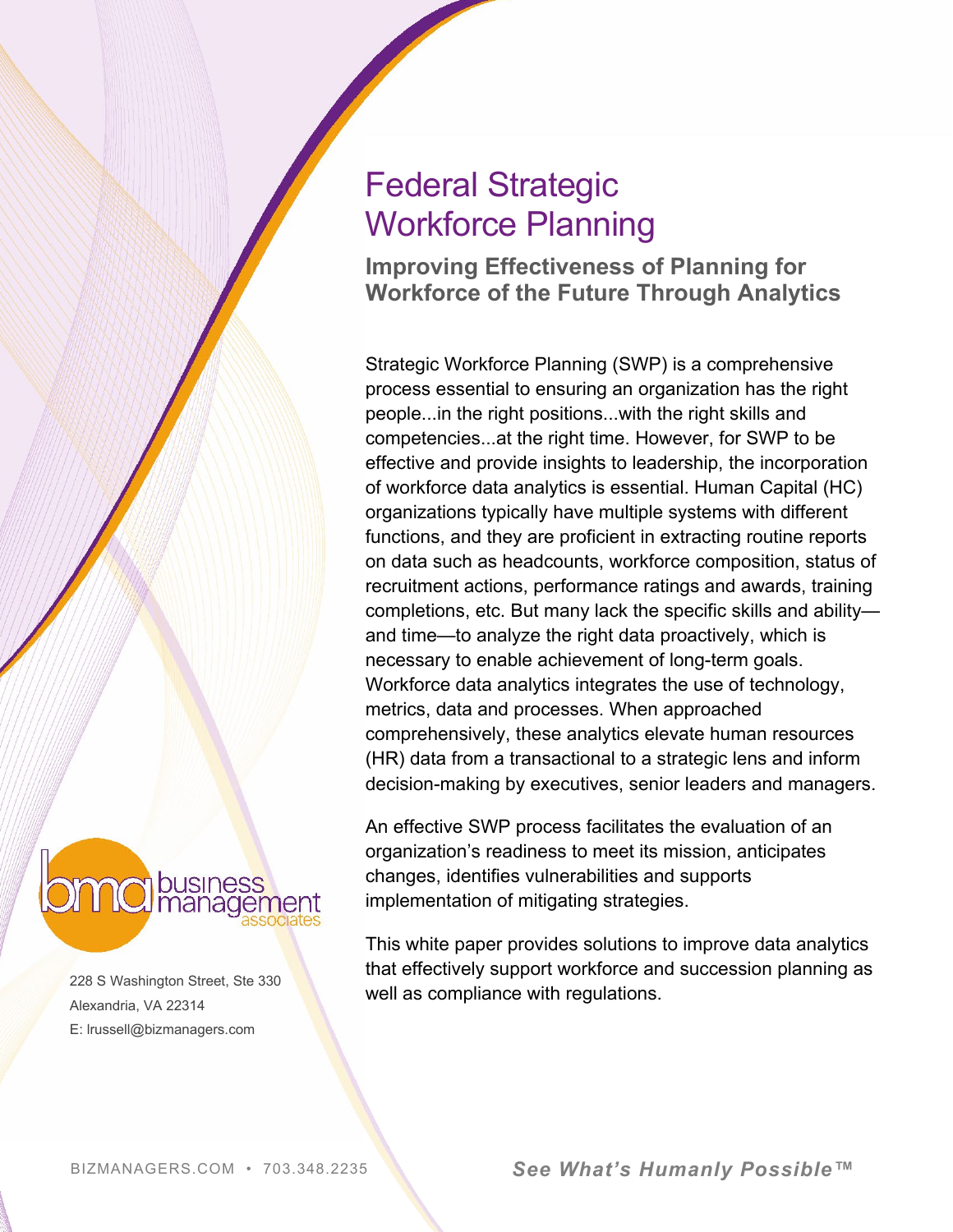### Meeting Office of Personnel Management (OPM) Guidelines

BMA acknowledges that Federal HR teams face challenges in executing operations to ensure the day-today needs of their customers are met while also conducting long-term planning to meet HC needs of the future. Numerous regulations are applicable to administering daily operations. However, OPM has also implemented Federal guidelines in 5 CFR 250, Subpart B that require developing programs based on comprehensive workforce planning and analysis. These programs must align to agency strategic plans and goals to ensure that HC programs and service delivery focus on the mission and big picture. This includes but is not limited to monitoring and addressing skills gaps within Mission-Critical Occupations (MCOs); developing and retaining an effective workforce; identifying vulnerabilities to attrition and loss of knowledge; ensuring leadership continuity; and developing mitigation strategies that enable the reduction of HC risks and gap closure.

## **Challenges**

There are many challenges to effective workforce and succession planning. While external factors driving change, skills and competency requirements as well as future needs must be considered, the use of workforce data analytics is a critical component. Data analytics are key as is analysis of empirical information about an organization's current state based on the experience of managers. These inputs must be examined collectively to effectively facilitate mid- to long-range forecasting and planning to mitigate HC risks. Challenges can result from such factors as problems with recruitment and retention of the right talent; skills and competency gaps; workload imbalances; and an aging workforce.

BMA knows that addressing these challenges may be exacerbated by the HR Team's real and perceived understanding of the organization, its structure and performance goals linked to the mission. Often, the urgency of the day hinders planning for the future.

We have seen organizational challenges and impediments to accomplishing the mission as a result of skills and competency gaps as well as attrition—both the inability to retain top talent in a competitive job market and the loss of knowledge when seasoned professionals leave or retire and the expertise walks out the door with them. Workforce vulnerabilities can adversely affect achievement of an organization's goals.

**The process of changing how an organization examines the state of its workforce, identifies risks, addresses gaps and** *proactively* **plans to meet its future needs can be daunting.**

**But it is achievable.**

*Workforce planning is the foundation for managing an organization's human capital and furthers an agency's ability to hire qualified individuals to pursue its mission.*

[OPM: How to Create a Workforce Plan that Supports Mission](https://www.opm.gov/policy-data-oversight/workforce-restructuring/reshaping/planning-a-strategic-approach/))  [Accomplishment Using Human Capital Analytics](https://www.opm.gov/policy-data-oversight/workforce-restructuring/reshaping/planning-a-strategic-approach/))

## **Solutions**

### **Workforce Data Analytics Inform SWP Process**

The BMA approach starts with developing an understanding of the organization's mission, strategic direction, alignment of programs and functions, strategic goals and annual performance targets. Sources of data may include existing Agency and HC strategic documents; a review of operating plans and targets; analysis of feedback from past studies or reviews to evaluate results of improvement measures; surveys to obtain input from leaders and managers; and the development of specific data-driven analytics methods based on multiple indicators.

We then conduct talent and position risk assessments, gap analysis and other data analytics to validate such factors as the talent profile; potential threats to mission accomplishment posed by vacant positions; critical skills and competencies needed; vulnerabilities due to the potential loss of knowledge; deficiencies in skills and competencies that can hinder success; changing workload, program and functional requirements; and imbalances in workload distribution.